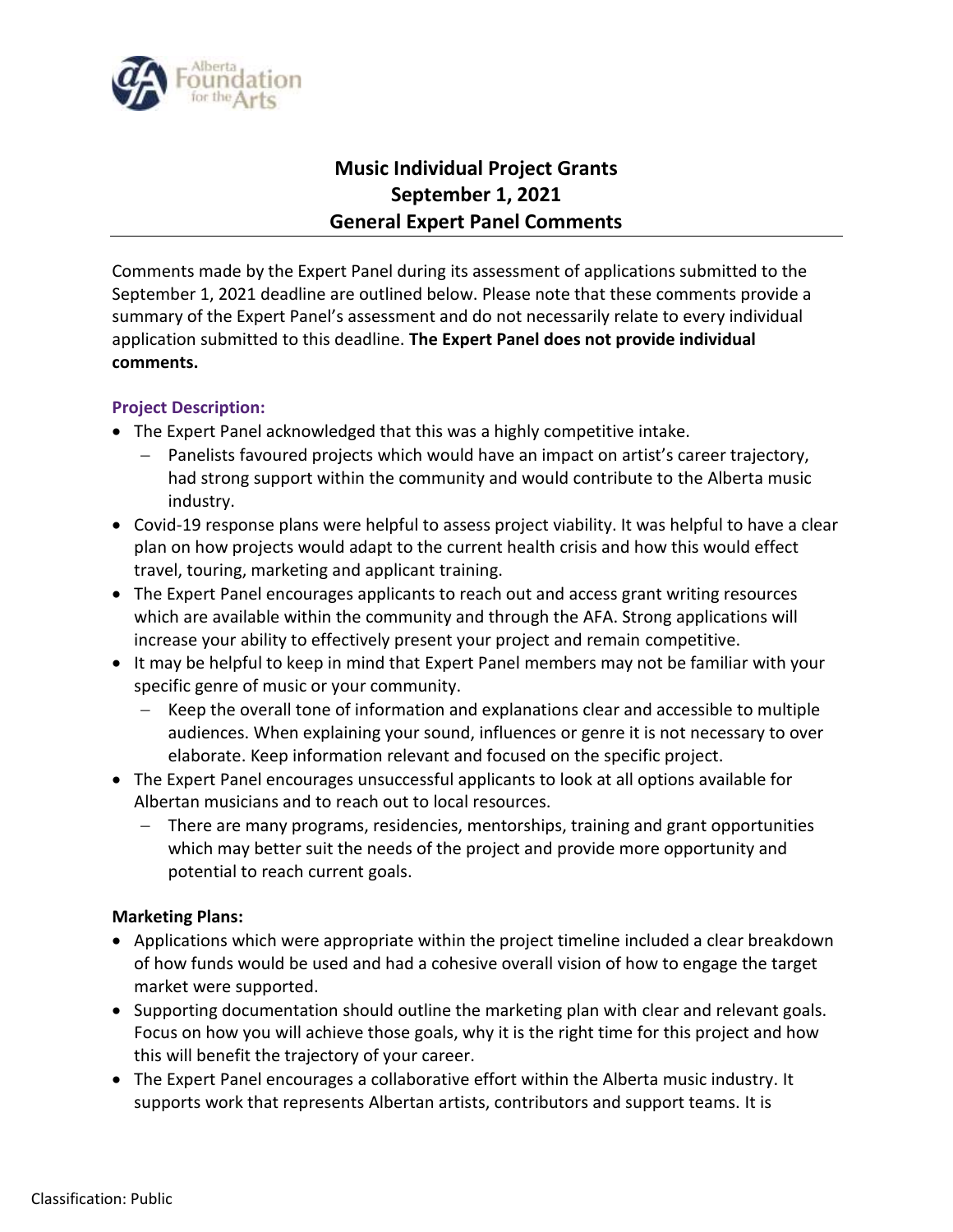

encouraged by team diversity and engagement outside of usual team and with new or up and coming artists.

- Consider if marketing funds are being used efficiently and if it is a worthwhile investment which will help achieve the project goals. Will this effectively reach your target market?
- If the marketing plan includes social media, the Expert Panel found it helpful when support material showed evidence of current online presence. How will marketing funds help increase viewership on these platforms in a highly saturated market and what will you do to stand out?
- Clearly specify other expected funds, grants, revenues and support you plan to receive and if these are guaranteed or pending.

# **Training:**

- Provide strong support materials, clear goals and show a long term commitment to music as a career.
- The Expert Panel supported applicants who demonstrated a clear vision with realistic goals and expected outcomes for the future post education.
- Even if studies take you out of province or country, consider elaborating on how you will be contributing towards the Alberta music industry throughout your education.
- The Expert Panel encourages applicants to not only explain the program of study but to also explain how this program will impact their career trajectory and how they plan to use their skills and training post education.
- Support was shown for training and post secondary education which would benefit the current trajectory of the artist's career. Thought was given to the overall program content and if the investment would realistically lead to successful completion of specified goals.

# **Art Production:**

- The Expert Panel favoured well presented, cohesive applications with quality supporting material, clearly defined budgets, and achievable goals.
- Projects that were relevant to the current provincial music market and would benefit the trajectory of the artist's career were supported.
- The Expert Panel expressed the desire to see evidence of engagement and a support network within the community. Elaborate on your production team, labels and collaborating artists as this will help support the viability of your project and gain confidence on your ability to follow through on execution.
- Consider elaborating on plans to complete the project if pending funds do not come through. The Expert Panel showed support for applicants it felt were motivated to seek alternative resources should pending funds not be awarded and projects that would have a successful outcome.
- The Expert Panel encourages applicants to consider and clearly explain their goals and how the project will influence their career. What is the impact of the project on both career and within the current Alberta music industry? Why is this the right time to be doing the project?